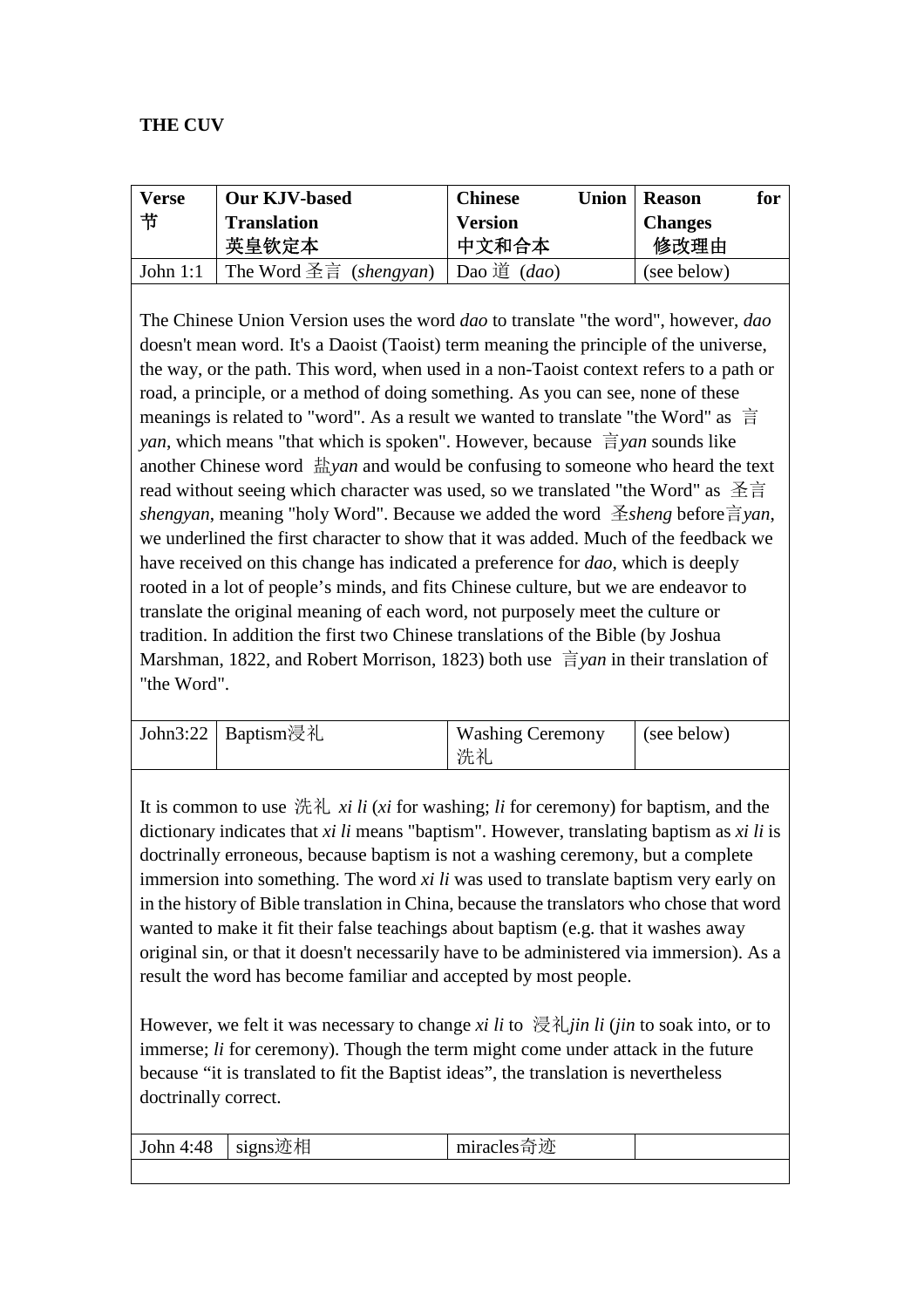The word "sign" doesn't simply refer to a miracle, but to an action, event or custom that is indicative of something else (e.g. "tongues are for a sign"). In other words, a sign "signifies" something else. However, in the CUV the word that is usually used to translate "sign" can only mean a miraculous act, or divine act. After much discussion and debate, we found a word that is not that common in Chinese 迹相, but means an event that has special, symbolic significance, and so we have decided to use this word instead of the CUV word 奇迹.

| John  | scripture cannot be broken | "break" in different   Here           | just<br>we                 |
|-------|----------------------------|---------------------------------------|----------------------------|
| 10:35 | 经文是不能破的                    | contexts can<br>be                    | translate literally.       |
|       |                            | translated in different               |                            |
|       |                            | ways, CUV translated   We considered  |                            |
|       |                            | to                                    | "abolish" or words like "破 |
|       |                            | "discard"                             | 坏", "打破"、"折                |
|       |                            |                                       | 断", all mean still         |
|       |                            | break the law 犯法( 违   won't match the |                            |
|       |                            | 背律法 violate the $\lceil$ "law",       |                            |
|       |                            | law)                                  |                            |
|       |                            | break the glass 打破                    |                            |
|       |                            | 杯子                                    |                            |
|       |                            | break the pencil 折断                   |                            |
|       |                            | 铅笔                                    |                            |
|       |                            | break up a home $\overline{w}$ W      |                            |
|       |                            | 家庭                                    |                            |

The word "broken" is quite difficult to translate as used in this context. In Chinese there are many words for "break", "broke", or "broken", but they are used in a wide variety of contexts. For example, there is one word for breaking a glass, and a different word for breaking a pencil, and still another word for breaking up a home. However, none of these can be used to indicate the idea of breaking the law or the scriptures.

The word used in the CUV doesn't actually mean "break". The word used is 废, which means to "abolish" or to "do away with". Obviously this doesn't fully communicate the idea of something being "broken". After much discussion and deliberation, we decided to use the word 破, which literally means "break", and can be used to refer to violating a law or precept in some cases.

| Jude 1:14 $\vert$ ten thousands of 数万 |  |
|---------------------------------------|--|
|                                       |  |

The expression "ten thousands" is very difficult to express in Chinese, because the word "thousands" is in the plural form. The CUV uses the expression  $\pm \overline{\overline{D}}$ , which literally means "10 million" and can also mean a large indefinite number. However, how the phrase is understood depends on the context and the individual reader. If we